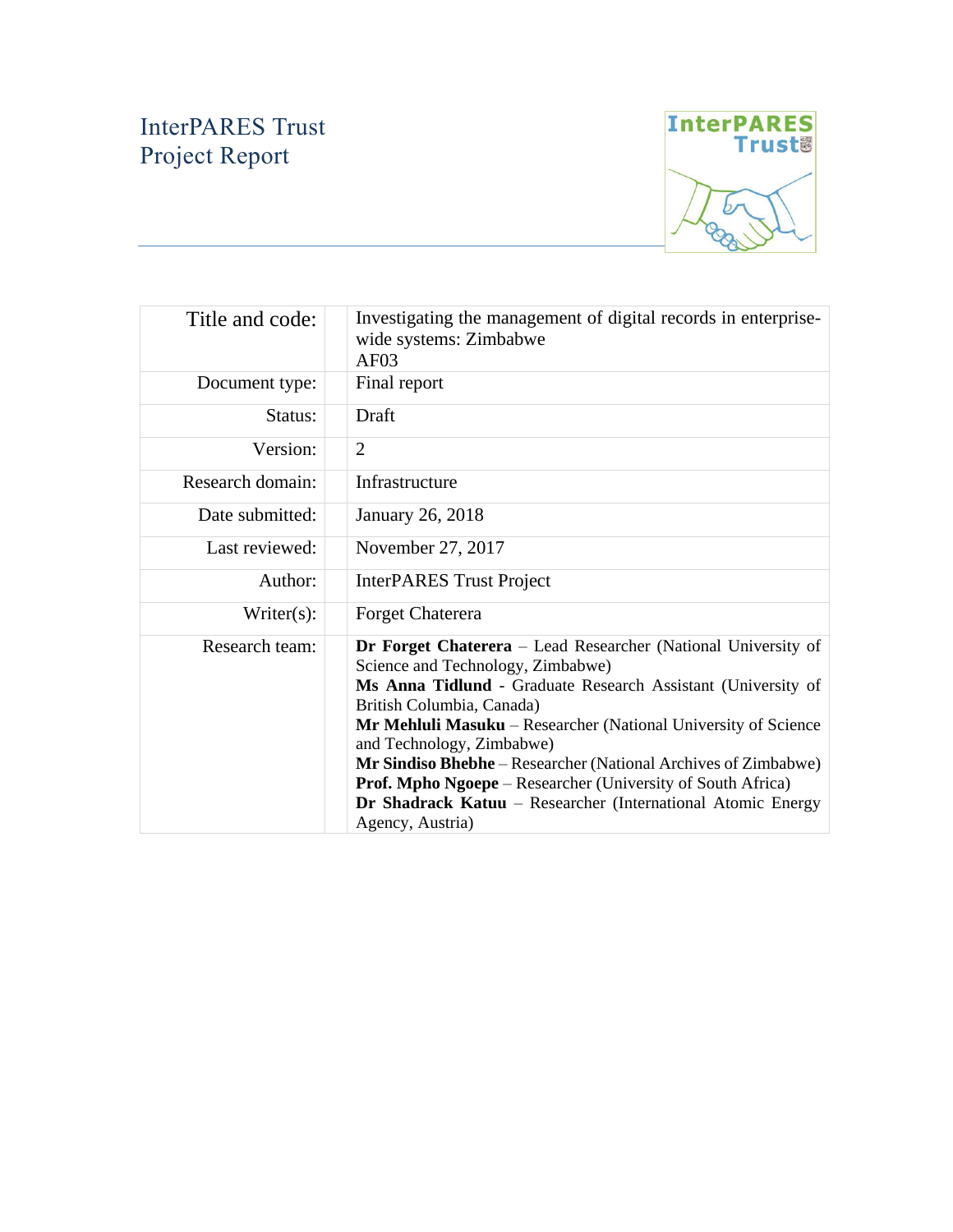## Document Control

| Version history |                      |             |                                                                                                                                                                                                                          |  |
|-----------------|----------------------|-------------|--------------------------------------------------------------------------------------------------------------------------------------------------------------------------------------------------------------------------|--|
| Version         | Date                 | By          | Version notes                                                                                                                                                                                                            |  |
|                 | November 27,<br>2017 | F Chaterera | Compiled and summarized the major<br>highlights of phases 1, 2 and 3.                                                                                                                                                    |  |
| $\mathcal{D}$   | January 22,<br>2018  | F Chaterera | Adjustments to the final report were<br>done in accordance with the input,<br>comments and feedback obtained from<br><b>InterPARES</b><br>International<br>the<br>Seminar, 4-7 December 2017-Cape<br>Town, South Africa. |  |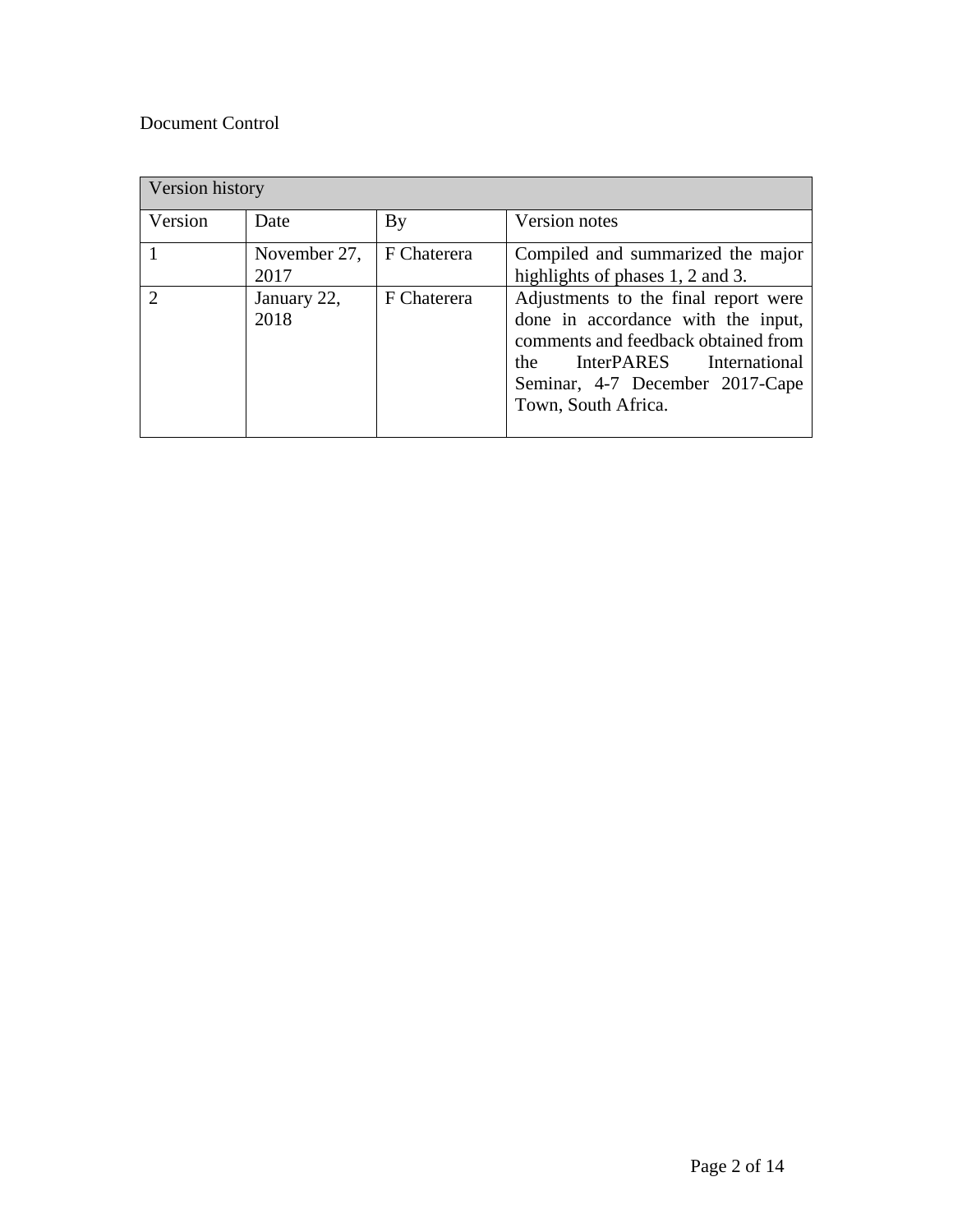# **Table of Contents**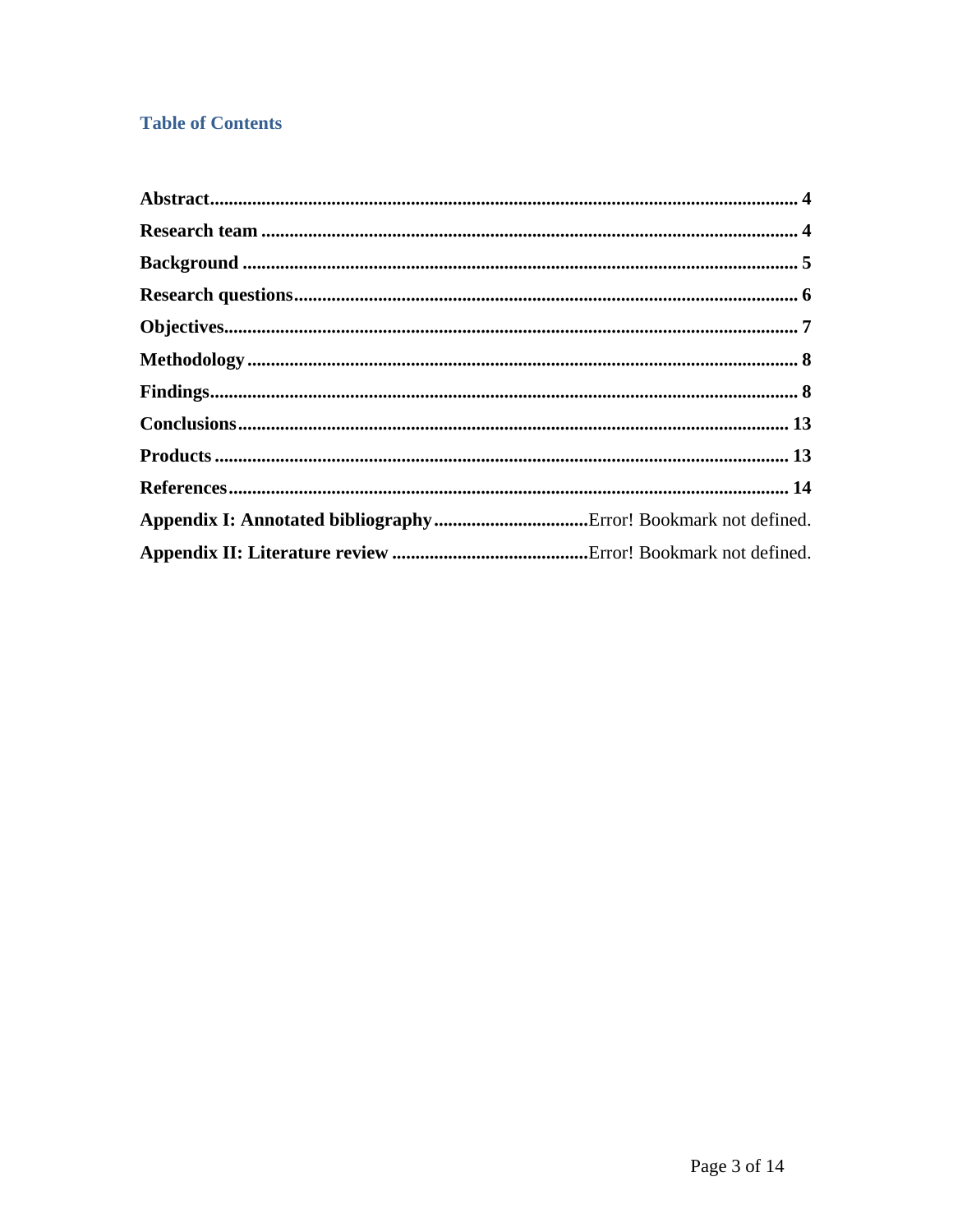### **Abstract**

The project assessed the types of enterprise systems being used to manage digital records in Zimbabwe's public sector. It explored the relationship between enterprise wide systems and other existing systems and how these affect the management of electronic records. The project contributes to the infrastructure domain as it assessed the types of enterprise systems being used to manage digital records in Zimbabwe's public sector. It explores how the enterprise wide systems fit and relate with other systems in the enterprise architecture and the impact on the management of digital records. The study was concurrently done with the other two related case studies in the Africa team namely Kenya and Botswana. Chief amongst other reasons for undertaking the research was because very few studies have investigated on how digital records are being managed in public institutions as most studies focused more on conventional issues surrounding records and the archives management. The results of the study obtained from an annotated bibliography, literature review and a survey done in Zimbabwe's government departments' revealed lack of appreciation and understanding in the use of enterprise wide systems to manage electronic records.

# **Investigating the management of digital records in enterprise-wide systems: Zimbabwe**

#### **Research team**

### **Lead Researcher**

Forget Chaterera – National University of Science and Technology, Zimbabwe

#### **Project Researchers**

**Graduate Research Assistants [with dates of participation month-year]** Mehluli Masuku – National University of Science and Technology, Zimbabwe Sindiso Bhebhe – National Archives of Zimbabwe Mpho Ngoepe –University of South Africa Shadrack Katuu – International Atomic Energy Agency, Austria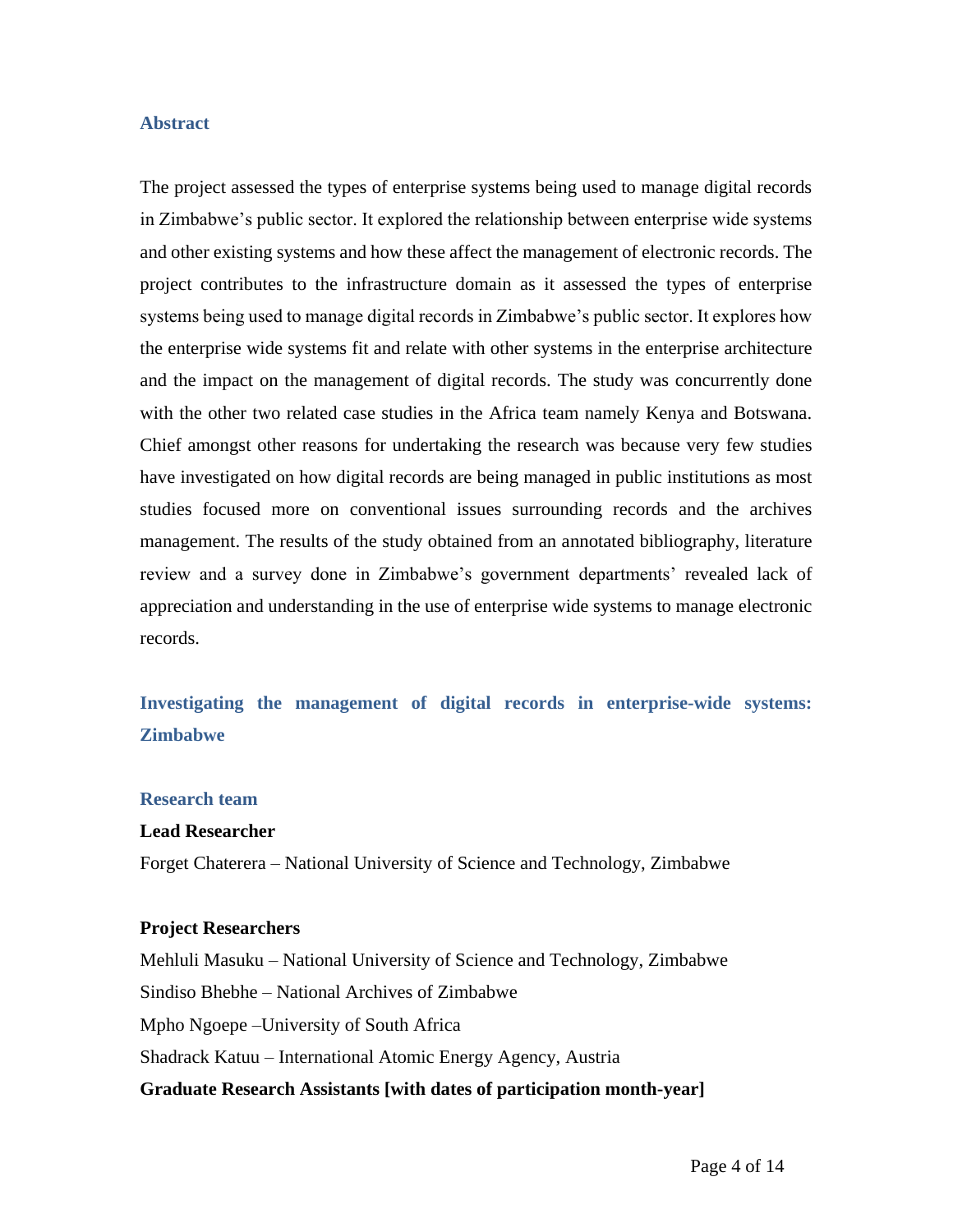| Dates of participation |      |  |  |  |
|------------------------|------|--|--|--|
| <b>Month</b>           | Year |  |  |  |
| April                  | 2016 |  |  |  |
| May                    | 2016 |  |  |  |
| June                   | 2016 |  |  |  |
| August                 | 2016 |  |  |  |
| September              | 2016 |  |  |  |
| January                | 2017 |  |  |  |
| July                   | 2017 |  |  |  |
| November               | 2017 |  |  |  |

### Anna Tidlund- University of British Columbia, Canada

### **Background**

The management of public sector records in Zimbabwe is fairly documented. The  $21<sup>st</sup>$ century has seen a number of research work and studies on how public records are being managed in Zimbabwe (Barata et al., 2001, Chaterera, 2013, David et al., 2013, Dewah, 2010, Dewah and Mnjama, 2013, Malemelo et al., 2013, Matangira, 2010, Mazikana, 1996, Mazikana, 1997, Mazikana, 1998, Mazikana, 2009, Millar and Roper, 1999, Ngulube, 2004, Ngulube and Tafor, 2006, Sigauke and Nengomasha, 2012). However, very few studies have investigated on how digital records are being managed in public institutions as most studies focused more on conventional records and the archives. For instance, Dewah and Mnjama (2013) did an assessment of the National Archives of Zimbabwe's Records Centre in Gweru. Sigauke and Nengomasha (2012) addressed the challenges and prospects facing the digitisation of historical records for their preservation within the National Archives of Zimbabwe. Matangira (2010) did a study that investigated on audiovisual archiving in Africa and Zimbabwe was part of her research site. Barata et al., (2001) looked at the accounting records systems in the Government of Zimbabwe with the intention of producing a case study on financial management accountability and record keeping in the Zimbabwe's public service.

A limited number of studies have addressed the management of digital records in Zimbabwe. Ngulube and Tafor (2006) argued that management of electronic records has been a frustration and intentionally avoided in many countries due to the lack of resources,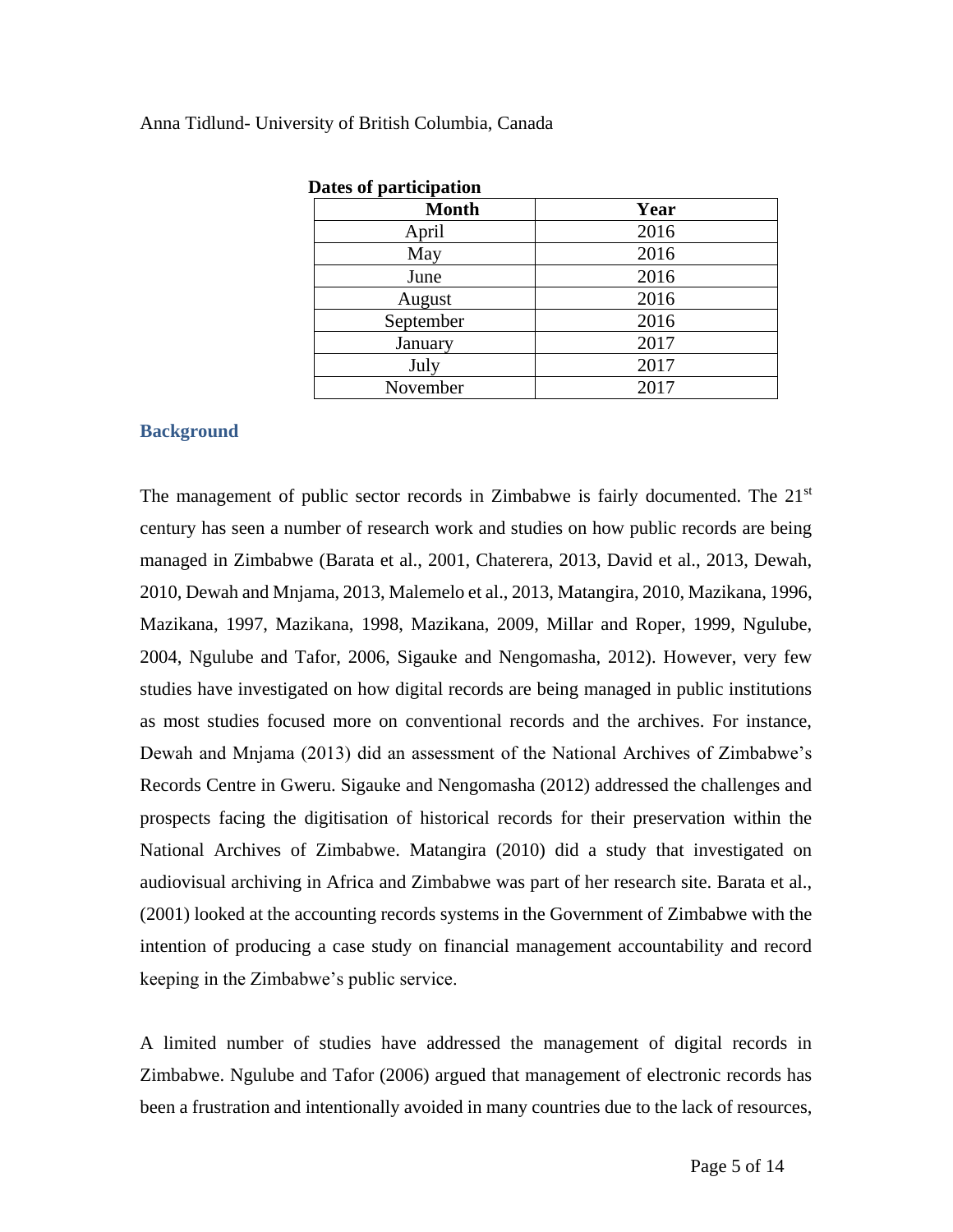expertise and facilities to manage the electronic media. Mnjama (2005) posited that archival legislation in most countries in the ESARBICA region failed to address issues relating to electronic records. In this regard Ndenje-Sichalwe (2011) argued that archives legislation should provide adequately for such electronic records and outline how to deal with electronic records creation, accessibility and disposal. Chaterera (2013) conducted a study that sought to establish if the National Archives of Zimbabwe covered electronic records when performing records and information management surveys in public departments. Her study found that electronic records were barely covered and the outstanding argument was that the National Archives of Zimbabwe Act (Zimbabwe, 1986, Chapter 309: Sec 6-7) from which the surveys are derived makes no mention of the examining of electronic records. This echoes observations by Ngulube and Tafor (2006) that only two member countries of the ESARBICA region included electronic records during records surveys and inspection. The results were in harmony with the research conducted by Ngulube and Tafor (2006:5) who concluded that, "electronic records in member countries of East and Southern Africa Regional Branch of the International Council on Archives (ESARBICA) are in danger of being lost due to benign neglect" and this includes Zimbabwe.

The brief discussion demonstrates that research on the management of digital records in Zimbabwe is still in its infancy. This is evidenced by lack of such studies that explicitly touch on how digital records are managed in the Zimbabwe's public sector. As such, the current study sought to narrow that gap by investigating into the implementation of enterprise wide systems to manage digital records in Zimbabwe's public sector

#### **Research questions**

In pursuance of the study's goal to ascertain the management of electronic records in Zimbabwe's public sector, a survey instrument was developed collaboratively between four countries namely Kenya, Botswana, South Africa and Zimbabwe. The research questions covered the background information of the respondents as well as issues surrounding cloud services, Enterprise Resource Planning (ERP) applications, Enterprise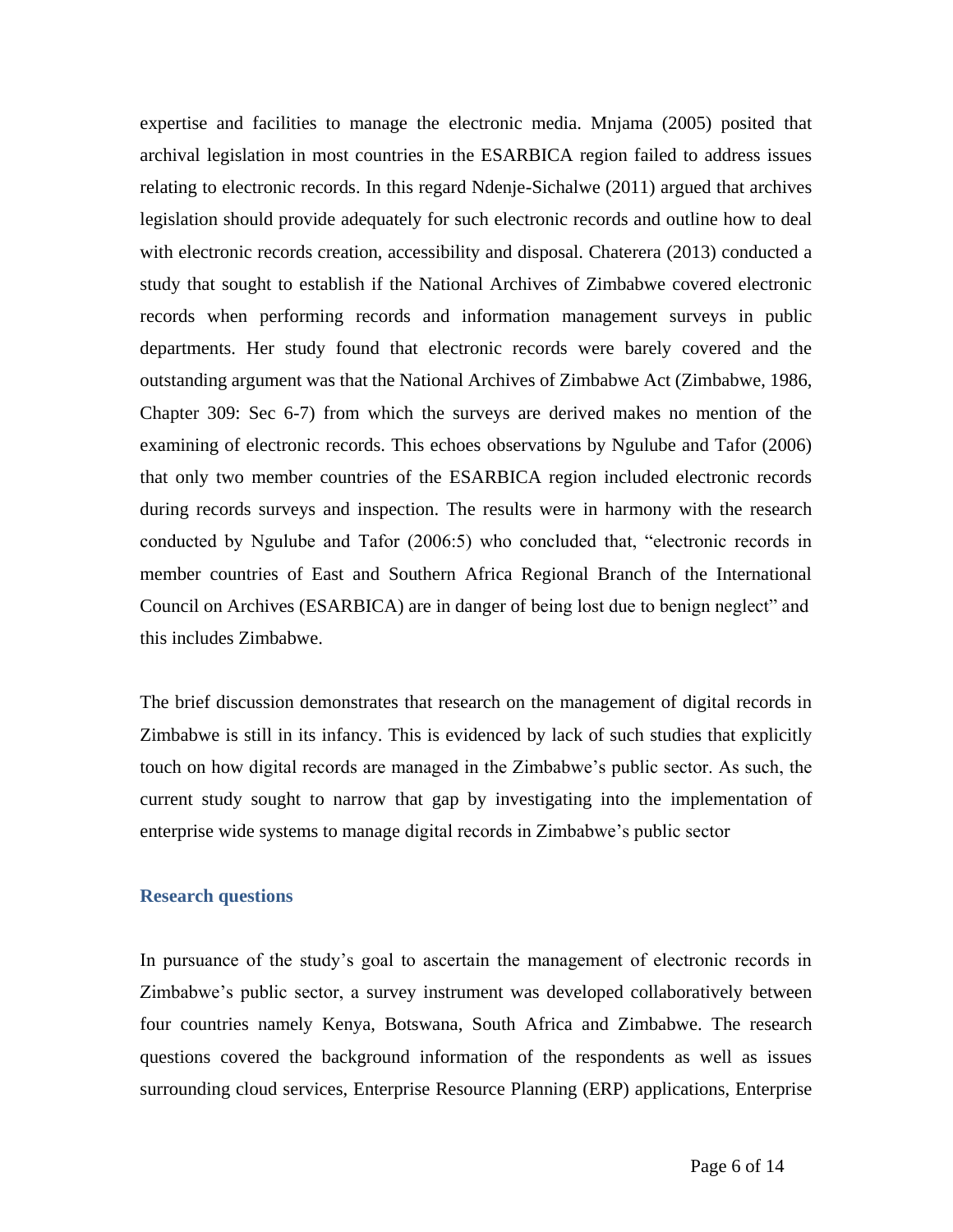Content Management (ECM) and the integration of ERP and ECM. As such, the following ten questions were asked;

- 1. Which sector best describes your institution?
- 2. How would you characterise the scope of your institution's mandate?
- 3. Which section or department in your institution do you belong?
- 4. Does your institution use cloud computing to manage its information assets?
- 5. Which cloud computing models are used in your institution?
- 6. Which cloud computing deployment models are used in your institution?
- 7. Which functional areas are covered by the transactional system in your institution?
- 8. Which company supplies the transactional system such as the ERP in your institution?
- 9. Which companies supply the ECM in your institution?
- 10. Has there been any significant integration between your ECM and ERP systems?

### **Objectives**

The objectives of the research were to:

- 1. Establish the main challenges in managing digital records within public institutions in Zimbabwe (*Paying particular attention to the technological framework in the country's public sector institutions)*
- 2. Examine the technological environments within which records are being generated with the goal of determining whether Enterprise Content Management (ECM) applications are used
- 3. Determine whether the ECM applications being utilised are open source or proprietary. This will include investigating the integration between ECM applications and other business systems such as Enterprise Resource Planning system.
- 4. Ascertain whether the Enterprise Content Management applications have been implemented in a cloud environment or not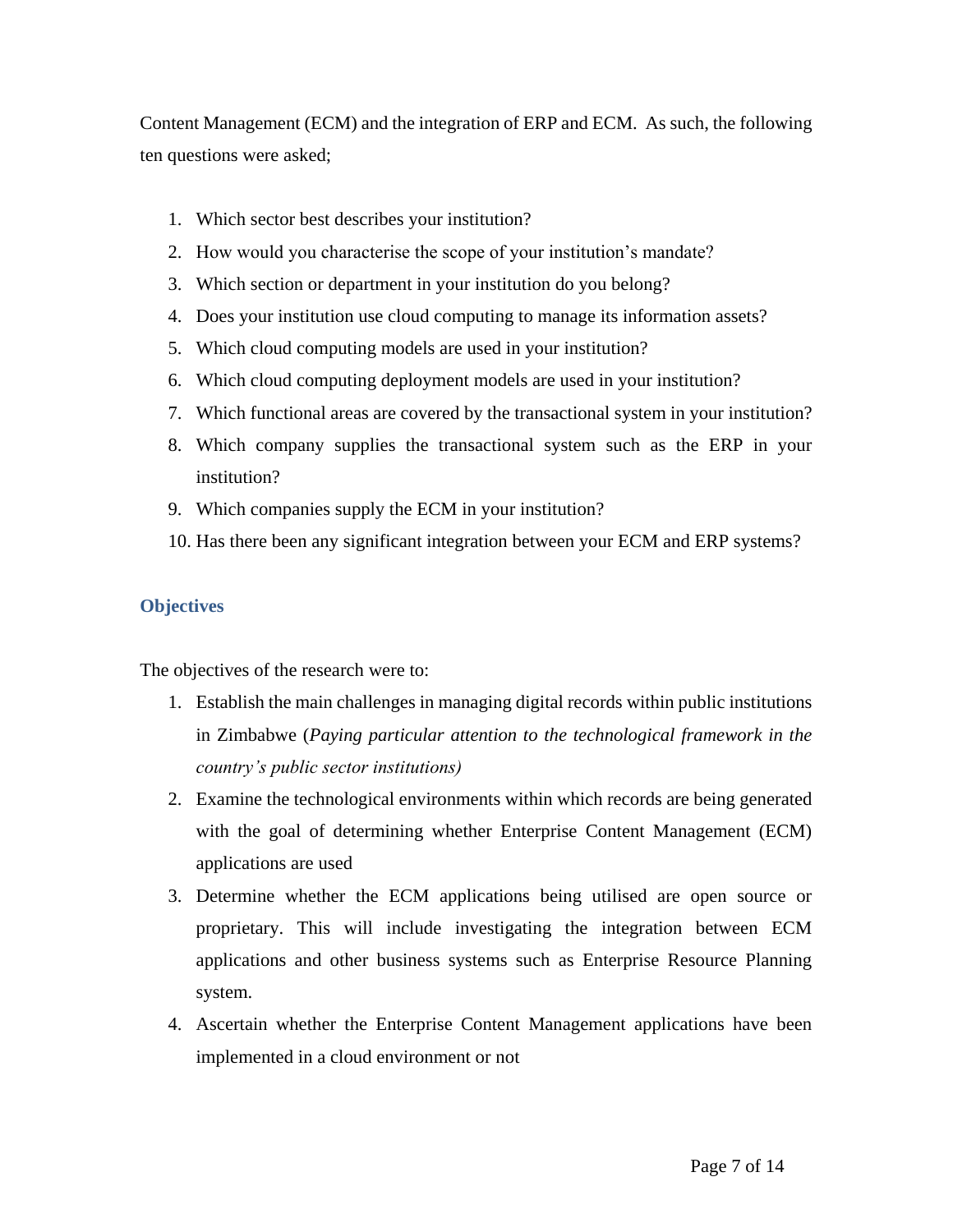### **Methodology**

The project was executed following the four stages depicted in Figure 1;

### **Figure 1: Research phases**



### **Findings**

The response rate for the study stood at twenty-three with the bulk of the respondents coming from the executive branch public sector as depicted in Table 1.

**Table 1: Response rate (n=23)**

| <b>Respondents' sector</b>                             | Number of people $(\% )$ |
|--------------------------------------------------------|--------------------------|
| Public Sector – Executive Branch: Social               | 14 (60.87%)              |
| Public Sector – Parastatals                            | 4(17.39%)                |
| Public Sector – Executive Branch: Leadership           | $2(8.70\%)$              |
| Public Sector – Executive Branch: Economics            | 1(4.35%)                 |
| Public Sector – Executive Branch: Environment          | 1(4.35%)                 |
| Voluntary sector-Nongovernmental organizations and not | 1(4.35%)                 |
| for profit institutions undertaking social activities  |                          |

The twenty-one out of the twenty-three respondents displayed in Table 1 indicated the scope of their institutions' mandate as shown in Figure 2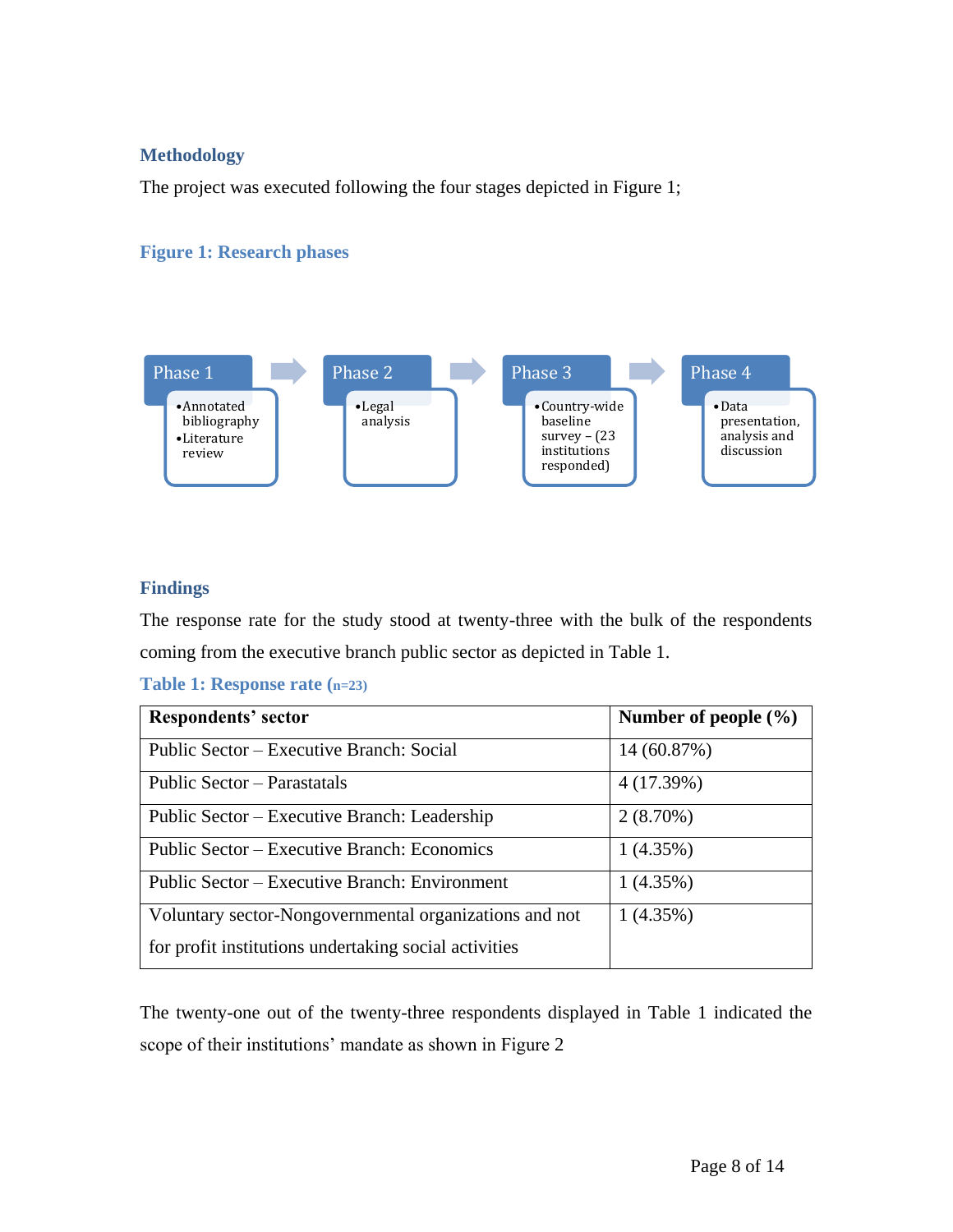

**Figure 2: Institution's mandate**

The distribution of the respondents in terms of their departments was as displayed in Table 2.

### **Table 2: Respondents' departments**

### $n=21$

| <b>Department</b>                                | <b>Number of respondents</b> |
|--------------------------------------------------|------------------------------|
| Records/Archives professional                    | 13 (61.90%)                  |
| Administration                                   | $2(9.52\%)$                  |
| <b>Information Technology</b>                    | $2(9.52\%)$                  |
| Other                                            | $2(9.52\%)$                  |
| Operations (specific to the core business of the | 1(4.76%)                     |
| institution)                                     |                              |
| Accounting/Finance                               | 1(4.76%)                     |

This study was premised on the understanding that many institutions around the world are using cloud computing to manage their information assets. As such, the researchers deemed it essential to establish the use of cloud computing in Zimbabwe's government departments and the reasons for having such systems in place. Out of the twenty-one responses obtained on this aspect, eleven indicated none use of cloud computing in their institutions and one did not know whether cloud computing was in use or not. The remaining nine respondents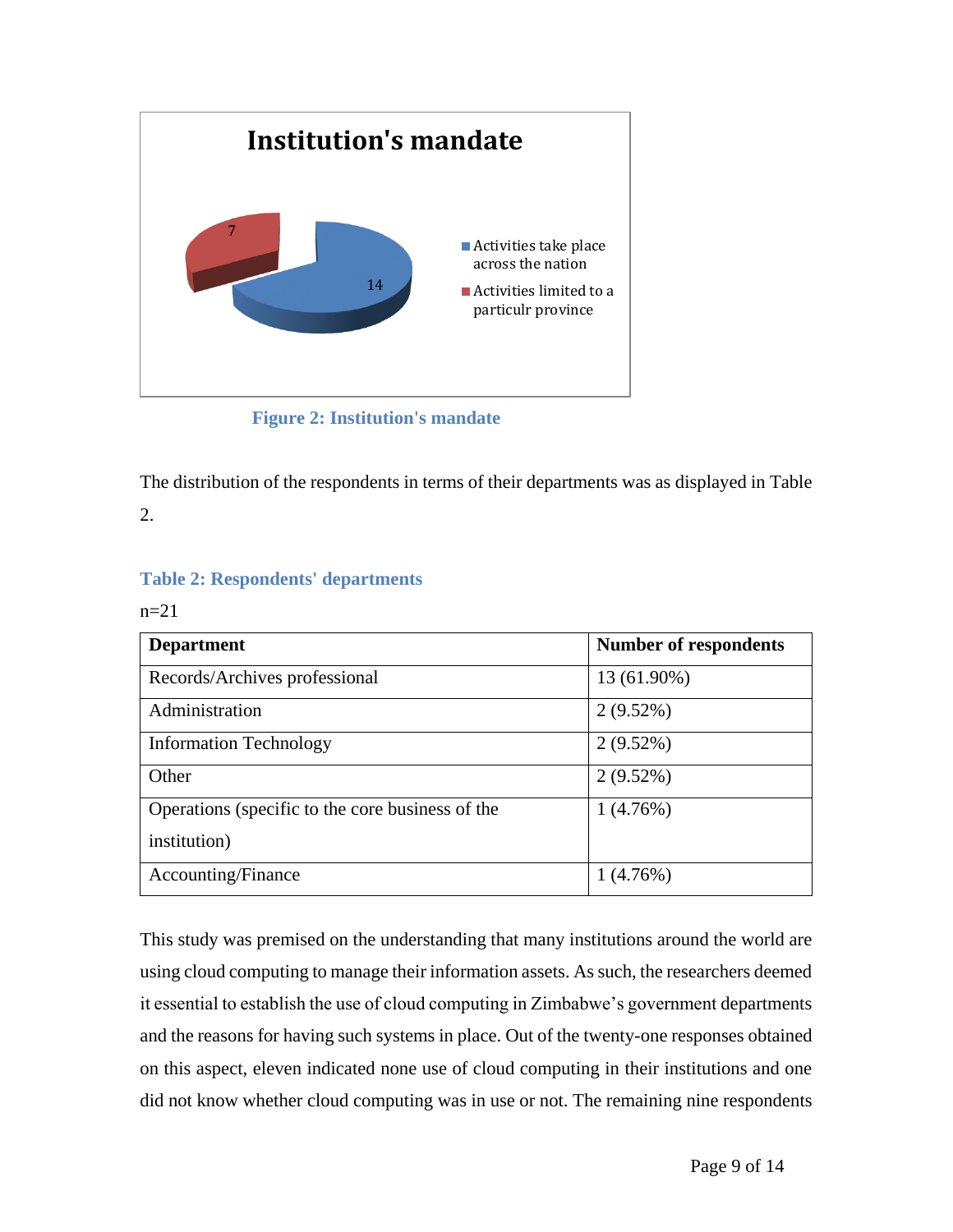indicated use of cloud computing in their respective institutions and the reasons they cited for adopting cloud computing are displayed in Figure 3.



**Figure 3: Cloud computing use and reasons**

A follow up question to the above depicted results was made to establish the service models that were used by the respective institutions that had indicated use of cloud computing to manage their information assets. Table 3 shows the results that were obtained.

#### **Table 3: Cloud computing service models**

n=19

| <b>Service model</b>                     | <b>Number of responses</b> |
|------------------------------------------|----------------------------|
| None                                     | 9                          |
| I don't know                             | 5                          |
| Private cloud                            | $\overline{2}$             |
| Community cloud                          |                            |
| Public cloud                             |                            |
| A combination of all four service models |                            |
| (Private, Community, Public and Hybrid)  |                            |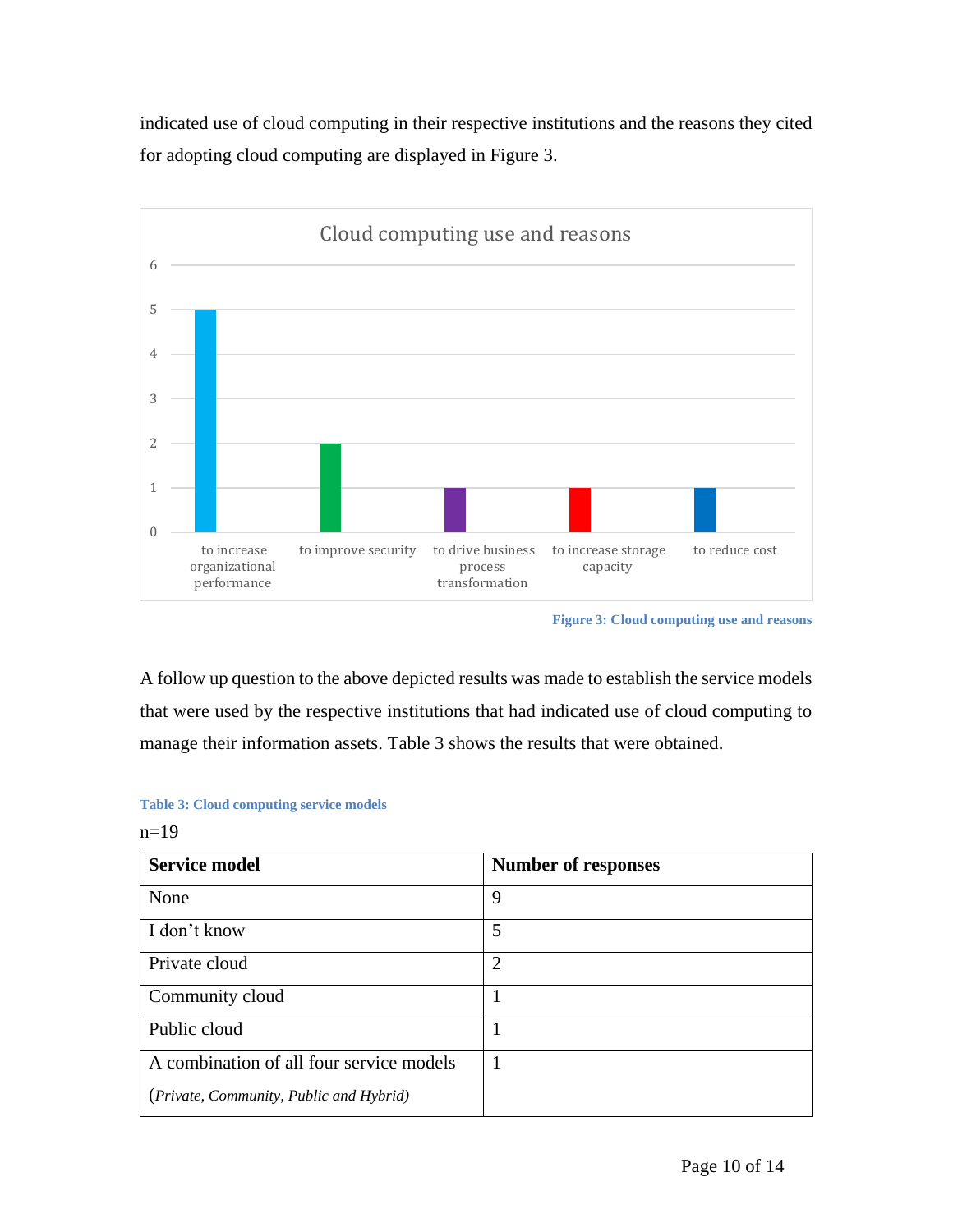The results depicted in Table 3 were inconsistent with responses obtained from question four as nineteen research participants responded to the question yet only eleven had indicated use of cloud computing. This suggests that the participants were not conversant with cloud computing issues despite the attempt by the researchers to explain the issues before asking the questions.

For those that had indicated to have services as shown in Table 3, the most common cloud deployment model was Platform as a Service (Paas) accounting for 10% of the responses followed by Infrastructure as a Service (IaaS) and Software as a Service (SaaS) which had both a response rate of 5%. Another 5% indicated use of a combination of two deployment models.

In light of the background that many institutions have implemented enterprise resource planning systems to integrate the management of their core business processes, the current study sought to establish the functional areas covered by transactional systems. and the following responses were obtained.

|  |  |  | Table 4: Functional areas covered by the transactional system |  |
|--|--|--|---------------------------------------------------------------|--|
|  |  |  |                                                               |  |

 $n=21$ 

| <b>Functional areas</b>                                                        | <b>Number of responses</b> |
|--------------------------------------------------------------------------------|----------------------------|
| Accounting                                                                     | 8                          |
| Inventory or stock management                                                  | $\overline{4}$             |
| Project management                                                             | $\overline{4}$             |
| I don't know                                                                   | $\overline{4}$             |
| None                                                                           | $\overline{4}$             |
| Human resources                                                                | 3                          |
| Customer relationship management                                               | 3                          |
| Marketing and sales                                                            | $\mathfrak{D}$             |
| Operations                                                                     | $\overline{2}$             |
| Data service that are self-service interfaces for customers, suppliers and/ or |                            |
| employees                                                                      |                            |
| Supply chain management                                                        |                            |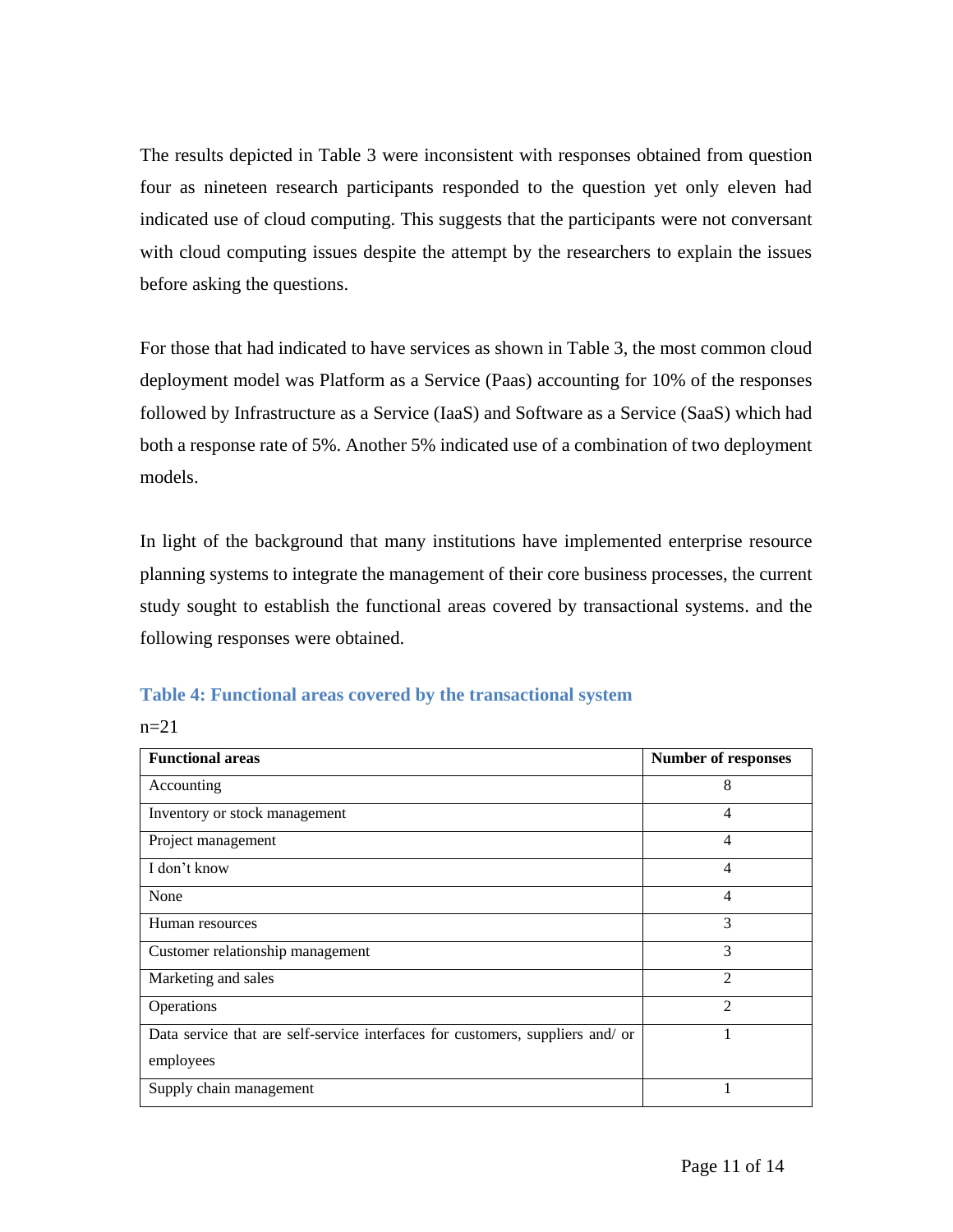| <b>Order Processing</b> |  |
|-------------------------|--|
| Corporate services      |  |
| Manufacturing           |  |

A follow up question was made to establish the companies that supply the transactional system(s). The majority of respondents indicated that they did not know and these accounted for 13(62%) of the responses. The most common transactional system suppliers were SAP Business and Microsoft Dynamics followed by Oracle E-Business Suite. In relation to this question, this study also sought to establish the companies that supply the Enterprise Content Management (ECM) system in those institutions that had indicated use of ECMs. As was the case with the previous question, a huge number of respondents (12 (57%)) indicated that they did not know the company that supplied their ECM system. The most common ECM systems suppliers were Microsoft (SharePoint/Office 365) and HP (TRIM/Records Manager).

It is understood that ECM systems often have different modules performing different activities. There are some instances where institutions have integrated their transactional systems with their ECM systems. As such, this study sought to find out if there has been any significant integration in those institutions that had both ECM and ERP systems in place.

- **Collaboration** had 16% with no integration and 67% with minimal integration and 16% with full integration
- **Records management** had 38% with no integration, 50% with minimal integration and 13% with full integration
- **Scanning** had 17% with no integration, 17% with minimal integration and 67% with full integration
- **Digital Asset Management** had with 11% with no integration, 78% with minimal integration and 11%
- **Document management** had 14% with no integration, 71% with minimal integration and 14% with full integration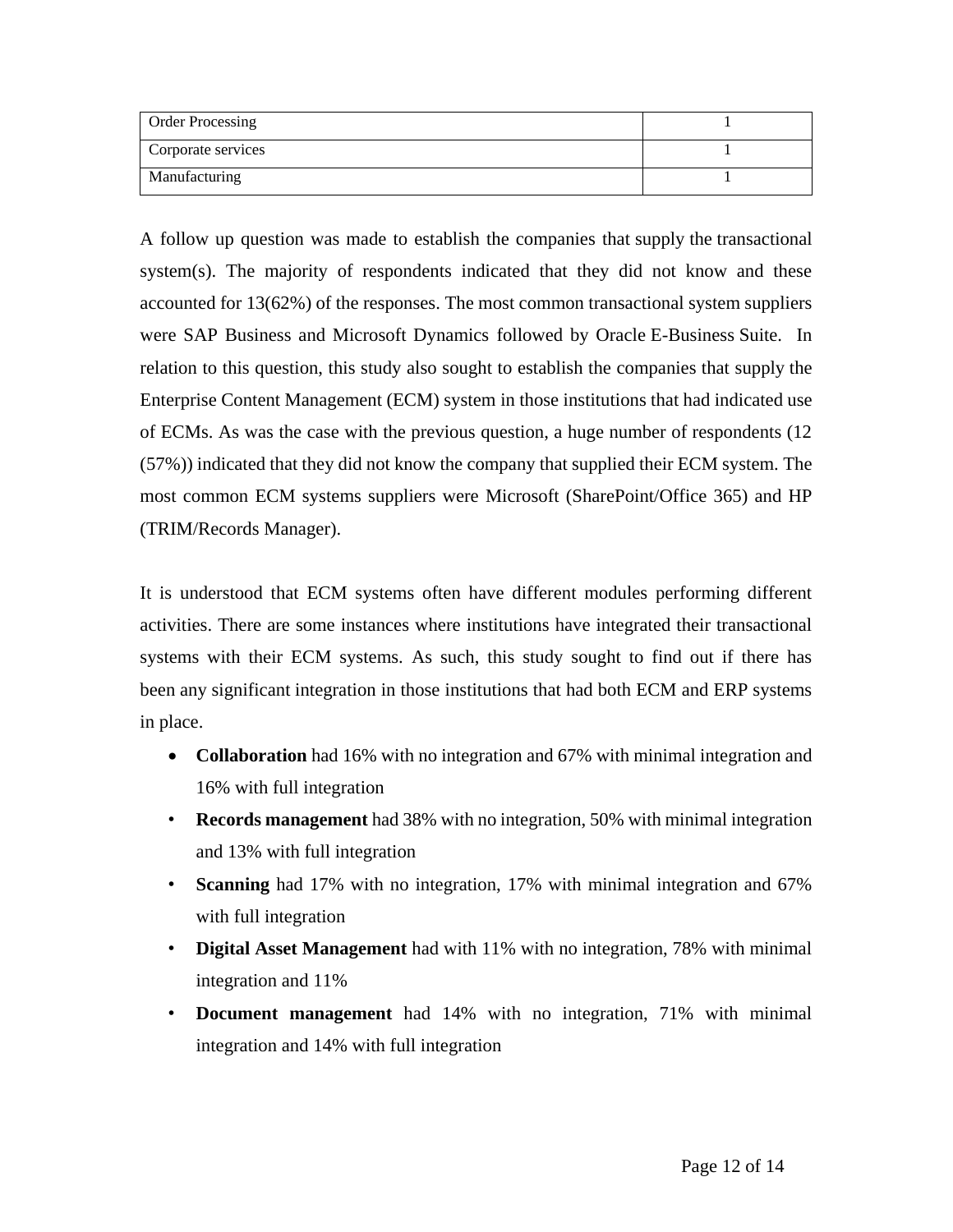- **Workflow** had 17% with no integration, 33% with minimal integration and 50% with full integration
- **Web content management** 14% with no integration, 43% with minimal integration and 43% with full integration

### **Conclusions**

This study revealed inadequacy of research work that specifically addresses the issues of ECMs & ERPs both in Zimbabwe's public and private sector. The bulk of the extant literature addresses the generality of electronic records management issues. The various pieces of legislations relevant to electronic records management are relatively passive and inefficient to creating a conducive environment to proper electronic records management. The use of ECMs is vaguely understood as evidenced by the inconsistences in responses obtained. As such, the academic community and other researchers are challenged to accordingly address the status quo and ensure that the issues of electronic records management do not remain distant and vague in Zimbabwe's public sector.

# **Products**

- 1. Annotated Bibliography
- 2. Literature Review